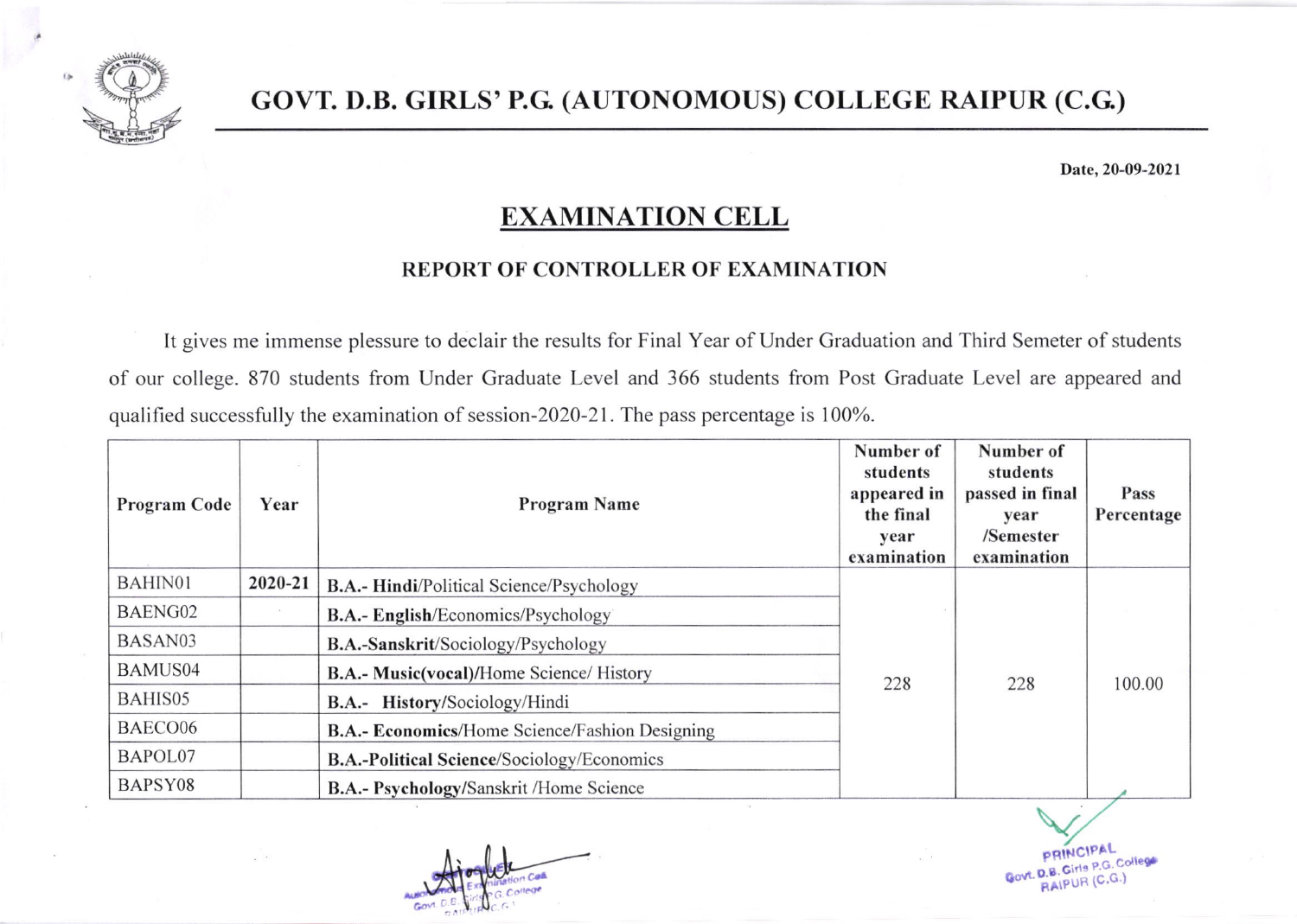| BAGEO09                                                  | B.A.-Geography/Psychology/Economics                                                     |     |     |        |
|----------------------------------------------------------|-----------------------------------------------------------------------------------------|-----|-----|--------|
| BAHSC10<br><b>B.A.-Home Science/English / Psychology</b> |                                                                                         |     |     |        |
| BASOC11<br>B.A.-Sociology/Political Science/ Hindi       |                                                                                         |     |     |        |
| BAKAT12                                                  | <b>B.A.-Kathak Nritya/Political Science/Sociology</b>                                   |     |     |        |
| BAFD13                                                   | <b>B.A.-Fashion Designing /Home Science/Geography</b>                                   |     |     |        |
| BSPCM01                                                  | <b>B.Sc.- Physics/Chemistry/ Maths</b>                                                  |     |     |        |
| BSBCZ02                                                  | B.Sc.- Botany/Chemistry /Zoology                                                        |     |     |        |
| BSFCZ03                                                  | B.Sc.- Food Sc. & Quality Control/Chemistry/ Zoology                                    |     |     |        |
| BSZBC04                                                  | B.Sc.- Zoology/Biotechnology/Chemistry<br>456<br>B.Sc.- Biotechnology/Chemistry/ Botany |     | 456 | 100.00 |
| BSBCB05                                                  |                                                                                         |     |     |        |
| BSCBG06                                                  | B.Sc.- Chemistry/ Botany/ Geography                                                     |     |     |        |
| BSMPG07                                                  | <b>B.Sc.-</b> Maths/Physics / Geography                                                 |     |     |        |
| BSCMP08                                                  | <b>B.Sc.- Computer Science/Maths/Physics</b>                                            |     |     |        |
| BSGCZ09                                                  | <b>B.Sc.- Geography/Chemistry/Zoology</b>                                               |     |     |        |
| BSHTC01                                                  | <b>B.Sc.(Home Science) - Traditional Courses</b>                                        | 40  | 40  | 100.00 |
| BSHFD02                                                  | <b>B.Sc.(Home Science)</b> - Vocational Courses with Fashion Designing                  |     |     |        |
| BCOM01                                                   | <b>B.COM.</b> - All Papers                                                              | 146 | 146 | 100.00 |
| Total                                                    |                                                                                         |     | 870 | 100.00 |

, lca GENERAL LEFT.<br>Automotive Examination Case

 $_{\odot}$   $^{-1}$ 

 $\epsilon$ 

 $E_{\rm P}$ 

PRINCIPAL<br>Govt. D.B. Girls P.G. College

 $\sim$ 

 $\frac{w}{\omega}$  w